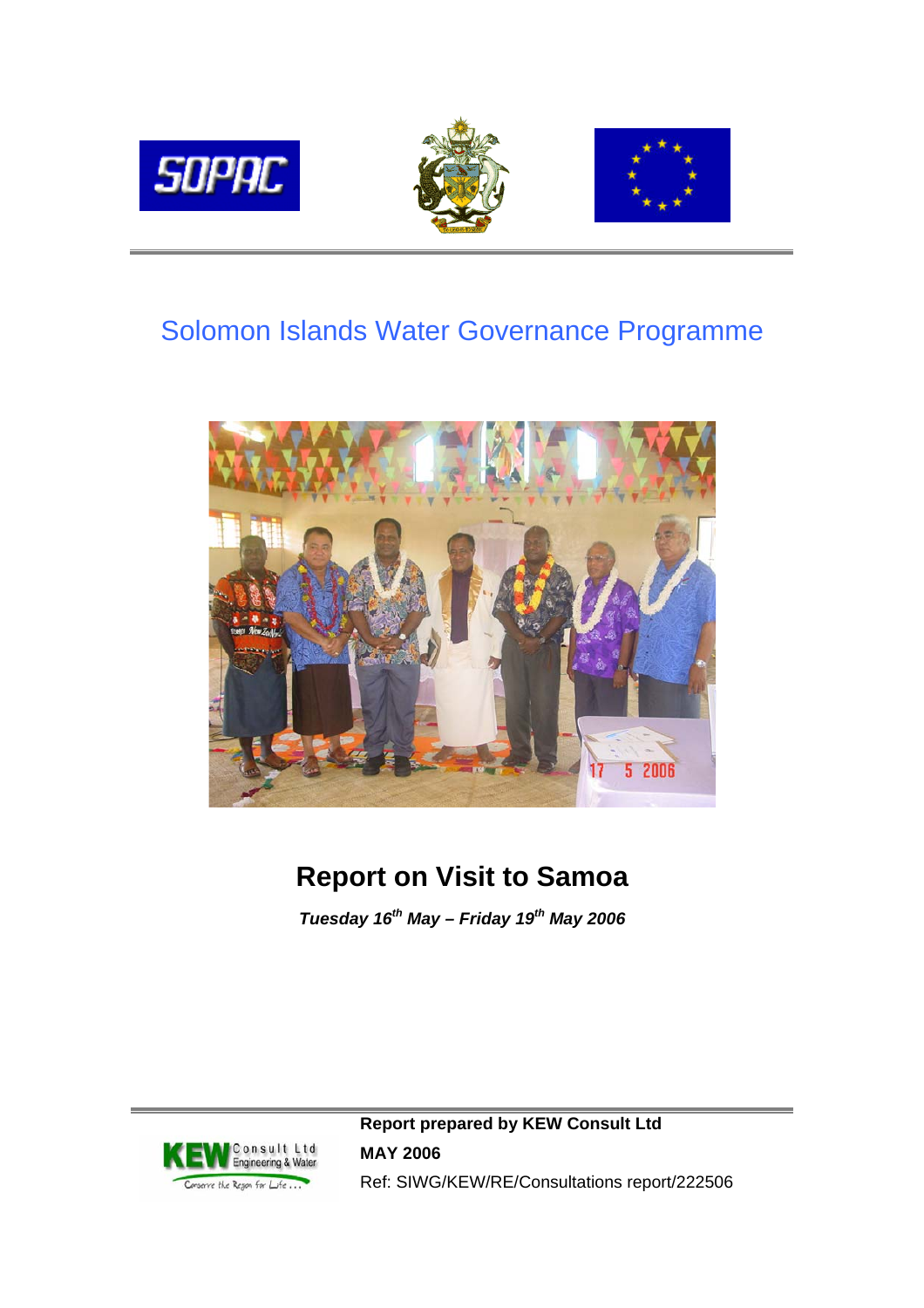# **Table of Contents**

| 1. | MEETINGS WITH WATER RELATED GOVERNMENT AGENCIES _________________ 5                       |  |  |  |
|----|-------------------------------------------------------------------------------------------|--|--|--|
| 2. |                                                                                           |  |  |  |
|    | 2.1.                                                                                      |  |  |  |
|    | Presentation "Solomon Islands water sector overview" by Charlie Bepapa,<br>2.1.1          |  |  |  |
|    |                                                                                           |  |  |  |
|    | 2.1.2.<br>Presentation "Solomon Islands Urban Water Management" by John Waki,             |  |  |  |
|    | General Manager of the Solomon islands Water Authority. ____________________________8     |  |  |  |
|    | Presentation "Samoa Water for Life: A water sector plan" by Nigel Walmsley 9<br>2.1.3.    |  |  |  |
|    | Presentation "Solomon Islands Rural Water Supply and Sanitation<br>2.1.4.                 |  |  |  |
|    | Programme", Director of the Environmental Health, Ministry of Health. _________________9  |  |  |  |
|    | 2.2.<br>RECORD OF BRAINSTORMING SESSION DISCUSSIONS ___________________________________10 |  |  |  |
| 3. | REVIEW OF PILOT PROJECT SCOPE AND OBJECTIVES ________________________ 13                  |  |  |  |
|    | 3.1.                                                                                      |  |  |  |
|    | 3.2.                                                                                      |  |  |  |
|    |                                                                                           |  |  |  |
|    |                                                                                           |  |  |  |
|    |                                                                                           |  |  |  |
|    |                                                                                           |  |  |  |
|    |                                                                                           |  |  |  |
|    | <b>APPENDIX F: DRAFT WATER POLICY</b><br>20                                               |  |  |  |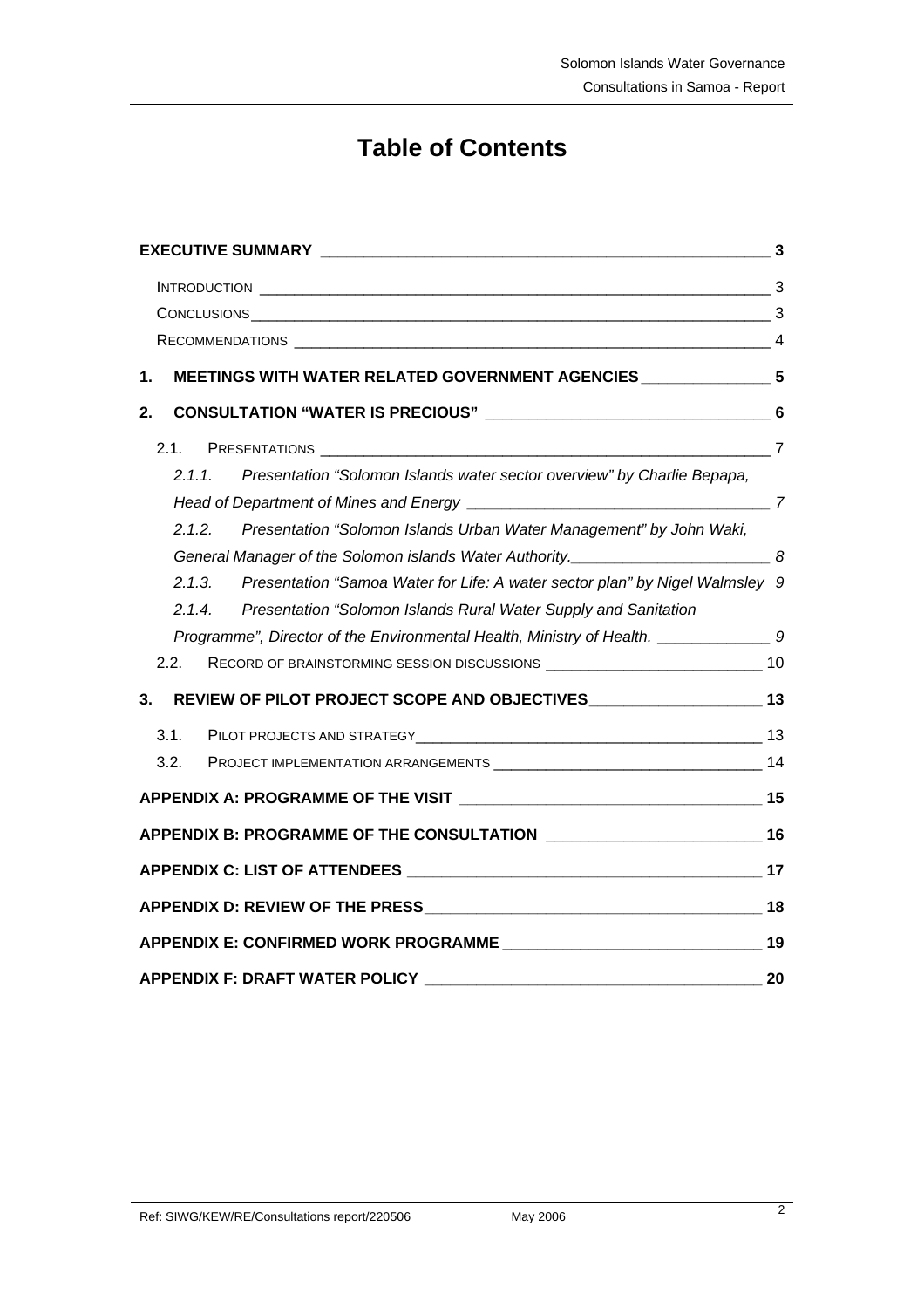# <span id="page-2-0"></span>**EXECUTIVE SUMMARY**

#### **Introduction**

As part of the Solomon Islands Water Governance Programme, a delegation of Solomon Islands representatives came to Samoa for a four day visit from the  $16<sup>th</sup>$  to the  $19<sup>th</sup>$  May 2006. Due to some turbid events that occurred in Honiara in April, a public awareness consultation, initially scheduled to be held in the Solomon Islands capital city, was consequently moved to Samoa, given the timeframe for project implementation.

The three delegates, Mr Robinson Fugui, Director of Environmental Health, Ministry of Health, Mr Charlie Bepapa, Director of Mines, Energy and Water, Ministry of Natural Resources and, Mr John Waki, General Manager of Solomon Islands Water Authority visited water related government agencies to discuss common water issues and develop an understanding of the wide sector approach Samoa has adopted for sustainable water management. The visit, that included a one day consultation with the Solomon Islands community living in Samoa and various Government officials, was also aiming at agreeing and confirming the project activities and objectives for the coming months.

### **Conclusions**

One of the problems the project is facing and at a larger scale with regards the water sector in Solomon Islands, is the lack of coordination and cooperation of various agencies involved. This visit to Samoa was an opportunity to bring together three major stakeholders and build a working group to take the leading role as their active involvement is crucial for the successful implementation of this project and beyond, for the move toward a wide sector approach. The visit was a success as it enabled the exchange of views on various issues from different perspectives: rural and urban water supply and sanitation, central and provincial governments, current organization of the water sector; and also the discussion of areas to be targeted by the pilot projects.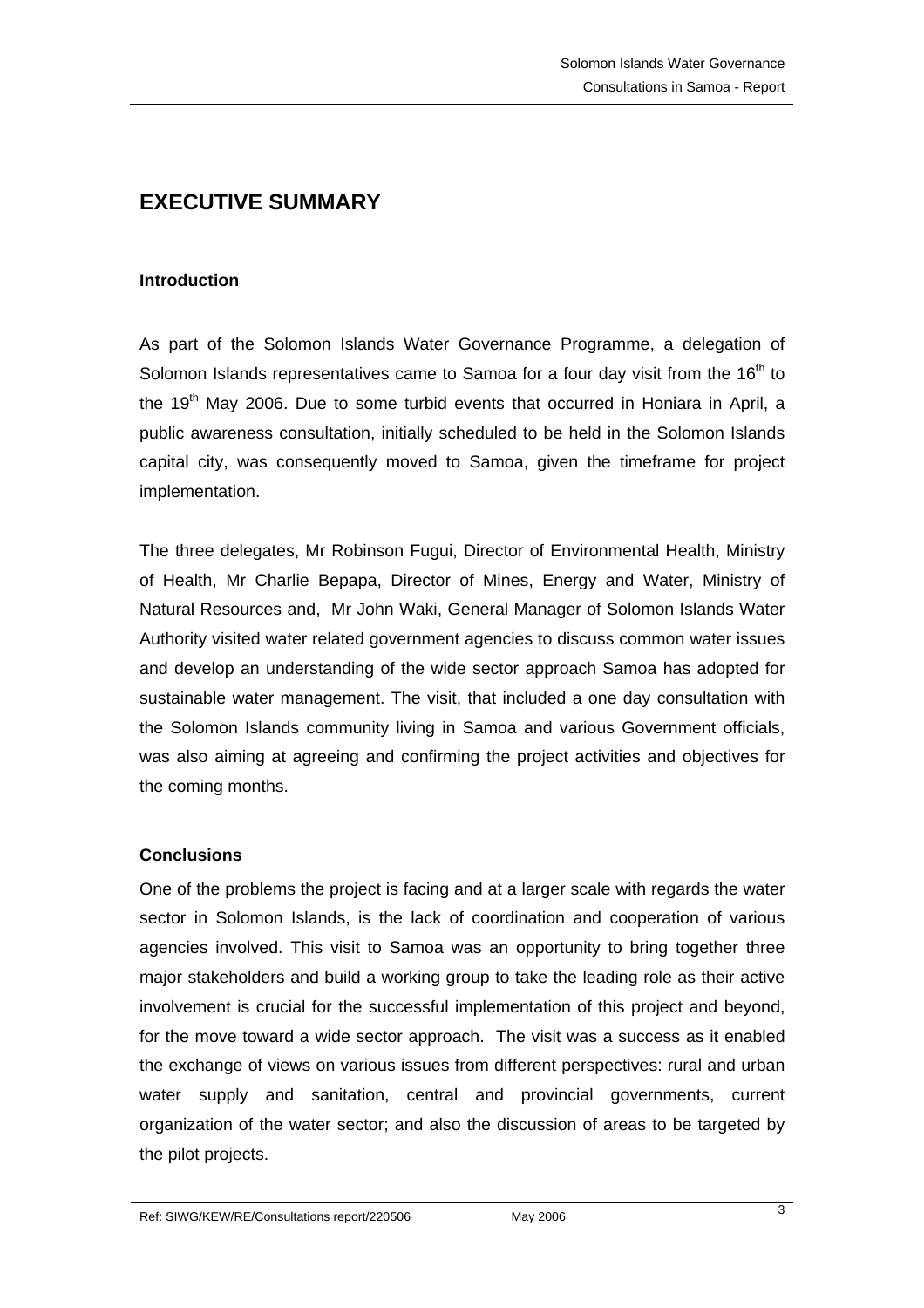<span id="page-3-0"></span>From the discussions held during the consultation, the need for awareness and education arose as a major issue from a community point of view. The presentations from the three representatives stressed lack of financial resources, skills and coordination as key areas of need. The need for a water policy and a comprehensive water legislation was also highlighted to be addressed together with land issues. Consequently, it was decided with the newly established working group to target the following critical areas: water policy and legislation, coordination and awareness. On a medium and long term perspective, Solomon Islands will be able to capitalize on these components to seek for further funding to progressively adopt an integrated sector approach for the effective management of water resources.

### **Recommendations**

The recommendations outlined below are based on the outcome of discussions with the Solomon Islands Water Governance Programme Working Group. For each recommendation, the primary agency and timeframe for implementation is suggested:

- Ensure the newly elected government's support of and commitment to the development of the water sector, particularly as the water sector has been identified as a lesser priority in the Solomon Islands The Government should take the lead and drive the process. (Ministry of Natural Resources, Department of Mines and Energy; ongoing).
- Conduct additional stakeholders consultations in the Solomon Islands (Project Consultant and Working Group, ongoing between June and November 06)
- Recruit a Water Governance Project Officer in the Solomon Islands to ensure the successful implementation of activities and follow-up. This position should be maintained after the end of the project to assist the proposed Water Sector Steering Committee in implementing further water sector developments (Project Consultant, by the end of June 2006).
- Engage a legal adviser to draft the legislation as the project timeframe will only allow for preparing the skeleton outline of the act (Project Consultant, by the end of July 2006)
- Strengthen the sector coordination by setting up a National Water Sector Steering Committee (Project Consultant and Working Group, by December 2006)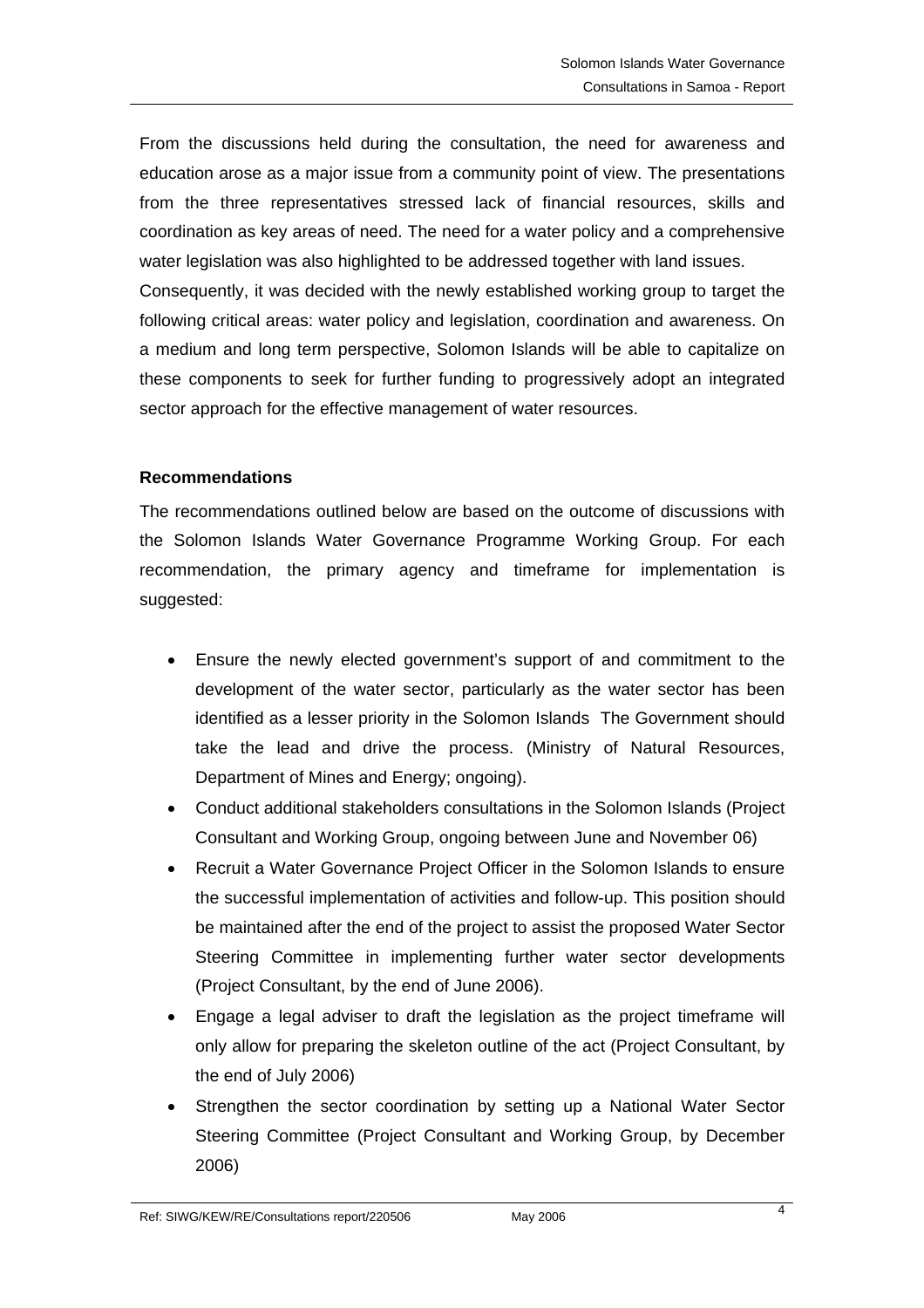# <span id="page-4-0"></span>**1. Meetings with Water Related Government Agencies**

Meetings were arranged with the main actors of the water sector in Samoa to share experiences and identify common issues.

The delegation had fruitful discussions with the following persons:

- Minister of Works, Transport and Infrastructure,
- Hon. Tuisugaletaua Aveau Sofara
- Managing Director, Samoa Water Authority, Mr Moefaauo Taputoa Titimaea
- CEO, Ministry of Natural Resources, Environment and Meteorology, Tuuu Dr. Ieti Taulealo
- Water Sector Support Programme (WaSSP) Management Unit.



Meeting with the Water Sector Support Programme Team

The delegation also visited some key water sites, including the three main Water Treatment Plants at Alaoa, Fuluasou and Malololelei, The Hydro Dam at both Alaoa and Afulilo and some hydro generation turbines at Alaoa. Rural water pumping stations at Tiavea as well as the whole rural reticulation system network were included in the site visits.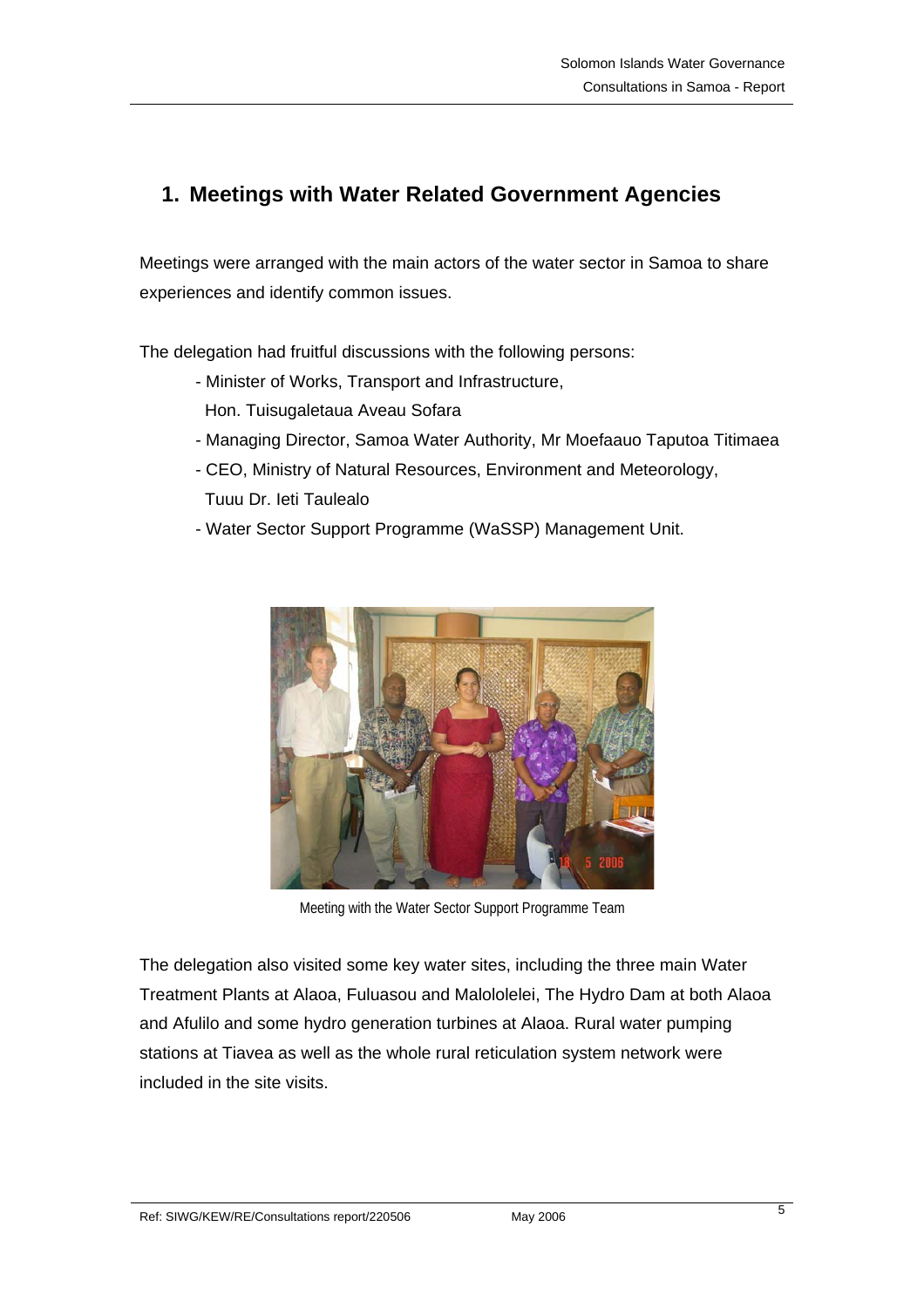# <span id="page-5-0"></span>**2. Consultation "Water is Precious"**



The consultation "Water is Precious" was held on Wednesday 17<sup>th</sup> May at one of the villages in Upolu, Aele Fou, to bring together the Solomon Islanders currently living and working in Samoa and Samoa water related agencies representatives to discuss water issues in the Solomon Islands from the wide community perspective.

The village of Aele Fou was chosen to host this consultation due to its historical links with the Solomon islanders who arrived in Samoa at the end of the 19<sup>th</sup> and

beginning of the 20<sup>th</sup> century. The event. opened by the Minister of Natural Resource, Environment and Meteorology, the Hon. Faumuina Tiatia Liuga, was attended by 29 persons.

The consultation had a good media coverage as it was covered by several media including the local newspapers, the Samoan Observer and Government newspaper, Savali, as well as two TV channels SBC1 (State Television) and Lau TV (privately owned) (refer to articles in Appendix A).

The presentations delivered by the Solomon Islands delegates offered an overview of the water sector in the Solomon Islands and an insight into rural and urban water

supply and sanitation systems and issues. To broaden understanding of the water sector approach and provide the audience with a practical example, a presentation was given on Samoa's experience.



 *Consultation Banner "Water is Precious"*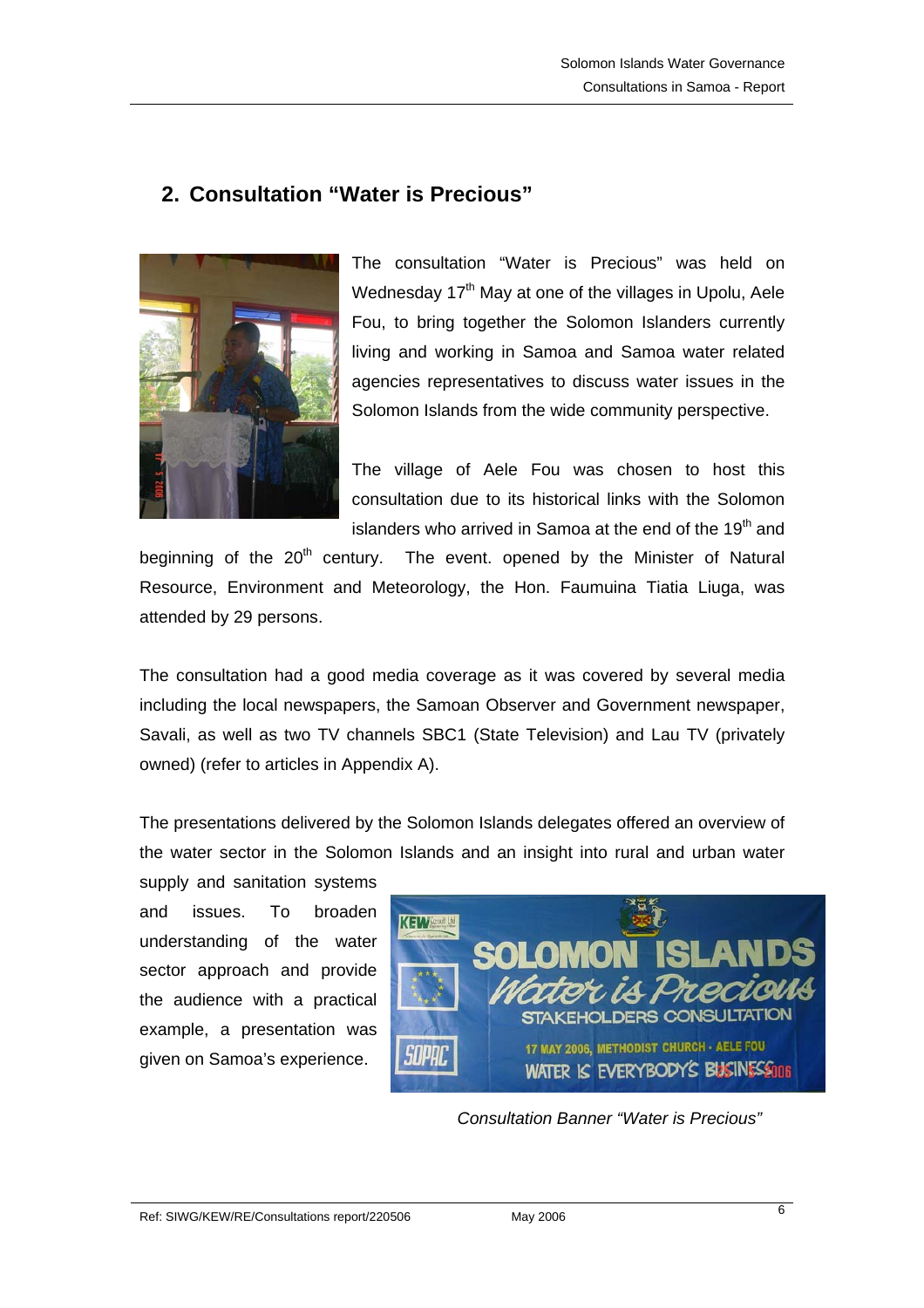## <span id="page-6-0"></span>**2.1. Presentations**

## *2.1.1. Presentation "Solomon Islands Water SectorOverview" by Charlie Bepapa, Head of Department of Mines and Energy*



The presentation started with basic information about the Solomon Islands.

The water resource division under the Ministry of Mines and Energy is responsible for:

- Implementation of government policies and legislation
- Evaluate water resources
- Undertake hyrdogeological activities such as investigation of groundwater, collection of data and analysis).

The issues raised in the presentation are:

- In-adequate policies and legislation
- Lack of coordination and fragmented water management
- Lack of capacity and human resources
- Awareness and low literacy rate
- Lack of funds for the water sector
- Water is a "low priority" for the government
- Data collection and information sharing

The questions raised by Charlie for reflexion:

- What should be rights and obligations of and owners regarding water?
- What should be rights and obligations of commercial and public utiliies regarding water?
- What should be the principles to guide the development of fees and charges?
- What should be the principles to guide compensation?
- What should be the water pricing and recovery in rural areas?

Question from Latu: how to address the issue of low literacy rate?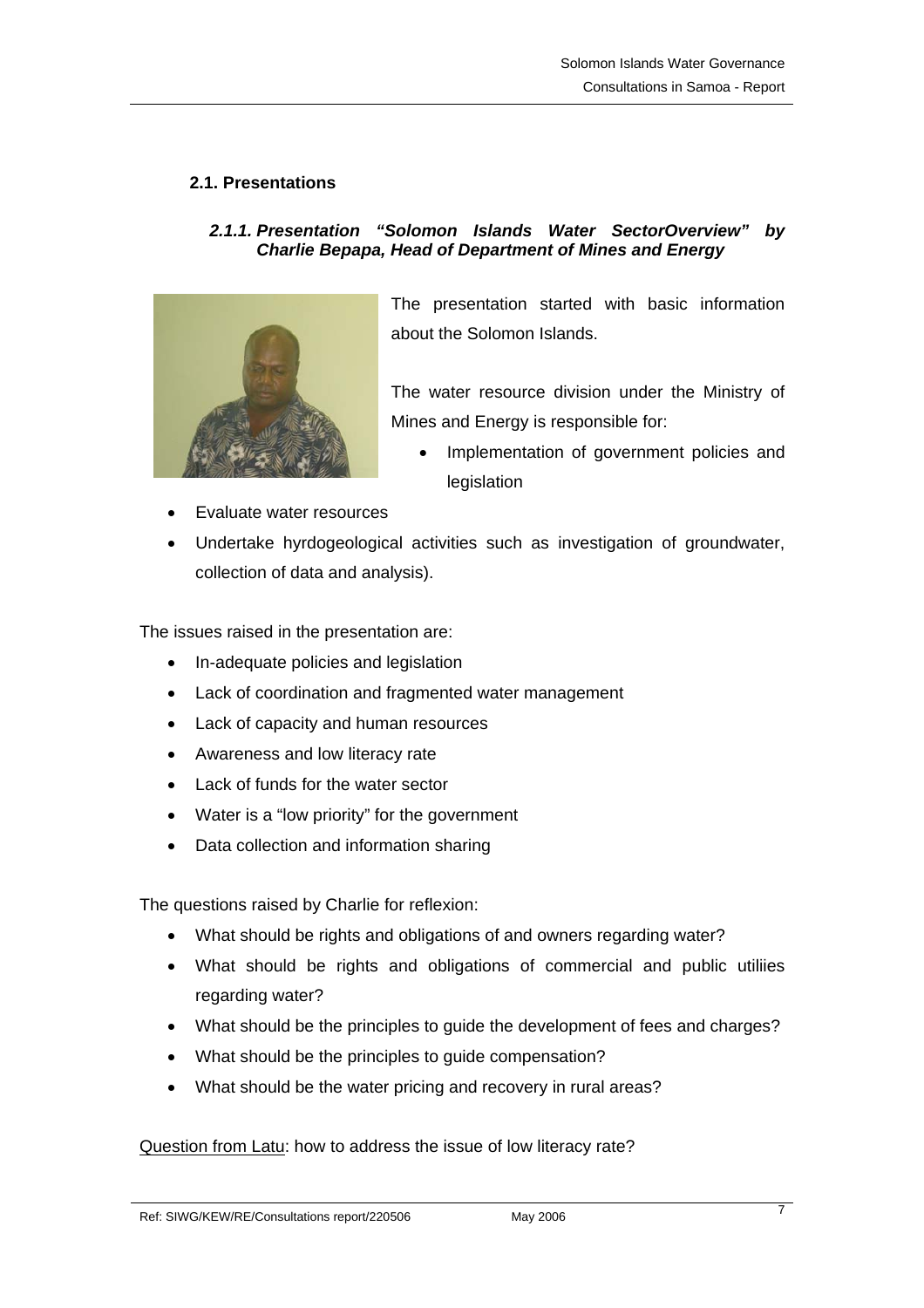<span id="page-7-0"></span>Answer by Charlie Bepapa: It is a major problem especially in rural areas. As water is not in schools curricular, there is a little knowledge in the general public. To address these issues awareness programmes have been developed.

Comment from Eron Kama: There is a need to educate people about land and water to address the issue of land access and compensation, which is a critical issue affecting the water resources management in the Solomon Islands.

## *2.1.2. Presentation "Solomon Islands Urban Water Management" by*  John Waki, General Manager of the Solomon islands Water *Authority.*

John Waki started his presentation with geographical facts and data to highlight the difficulty of managing urban water as:

- 9 urban centres are scattered on different islands.
- 16% of the population lives in the urban centres which poses the problem of financial viability of the SIWA.
- Small size of urban centres often show most water sources are located on customary land.
- Infrastructure required so large for the small urban population to maintain.



SIWA which is under the Department of Mines and Energy of the Ministry of Natural Resources is managing water supply in 4 urban centres out of 9, namely: Honiara, Noro, Tulagi and Auki. In the other 5 cities, the Provincial Government manages the provision of water infrastructure and supply.

The major issues for urban water management are:

- Poor infrastructure or no basic carrier system in place to manage.
- Economically unviable to take on management of water in all urban centres.
- Management of urban water is fragmented and for some urban centres not done or in existence.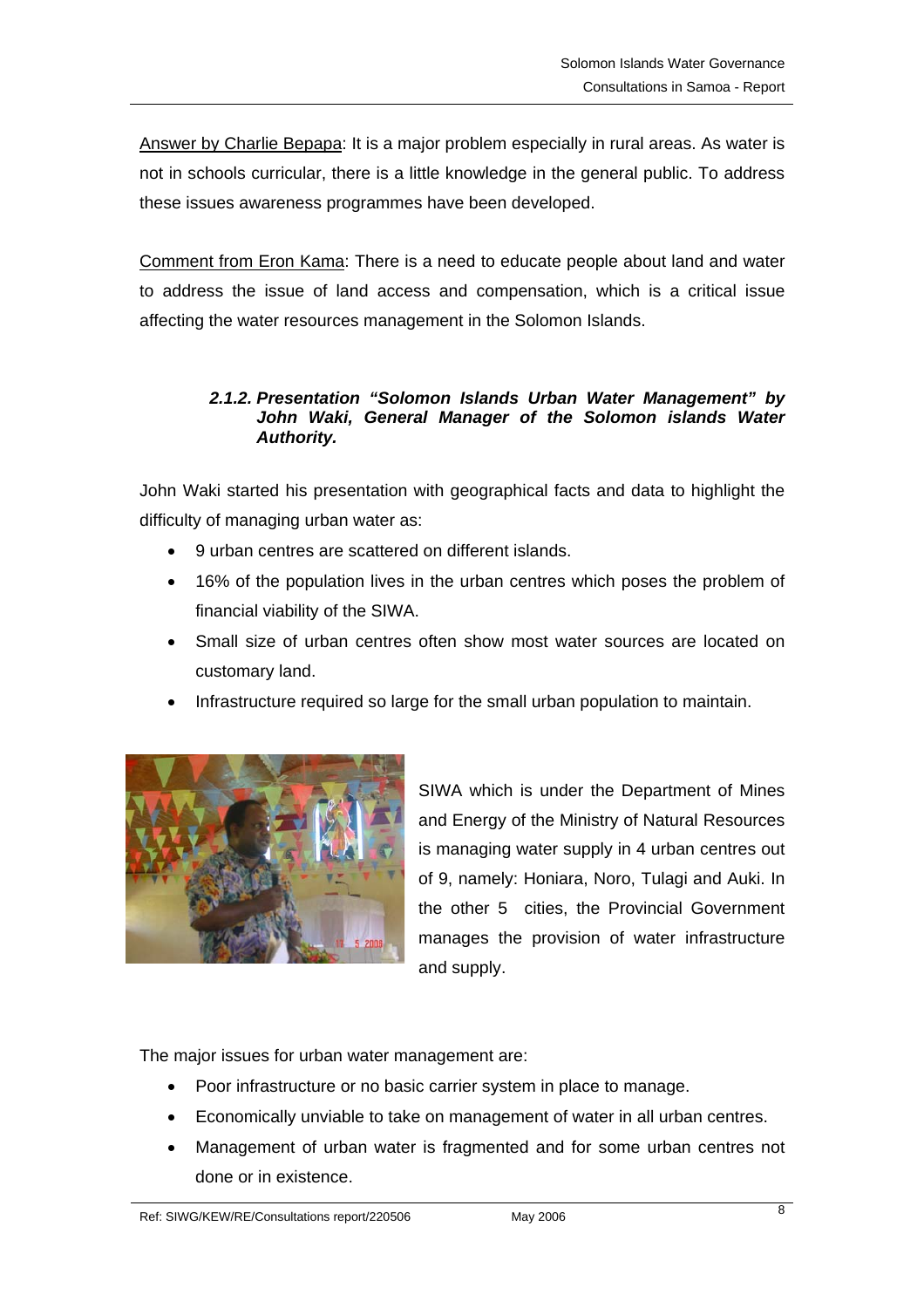- <span id="page-8-0"></span>• Most water sources are on customary land and often difficult to access due to dispute over ownership of water.
- All urban centres are separated by sea.
- High operating cost for pumping.
- Management of urban water fragmented & mostly subsidised by national budget.
- No standard management practice applied.

## *2.1.3. Presentation "Samoa Water for Life: A water sector plan" by Nigel Walmsley*

Nigel Walmsley, the Technical Assistance Consultant to the National Authorising Officer for EU-Water Sector Programme in Samoa, explained the process Samoa went through to move towards a sector-wide approach. He emphasised that it is an ongoing process.

He explained that a water sector plan is a living document that should be reviewed on an ongoing basis and involving consultation with all stakeholders.

Question from Hon Ulu Vaomalo Kini (Former Minister of Police & Prison, Samoa): "What are the main problems and difficulties to implement a policy in the Solomon Islands especially considering the size of the territory?"

Answer by John Waki: It is a major problem considering that it can take several days by boat to reach some islands of the Solomons.

### *2.1.4. Presentation "Solomon Islands Rural Water Supply and Sanitation Programme", Director of the Environmental Health, Ministry of Health*

The main functions of the Environmental Department for the Rural Water Supply and Sanitation are:

- Collate provincial annual construction plans and seek for fundings
- Manage RWSSP materials/supplies and freight construction materials to provincial centres
- Monitor and evaluate effectiveness of the construction program;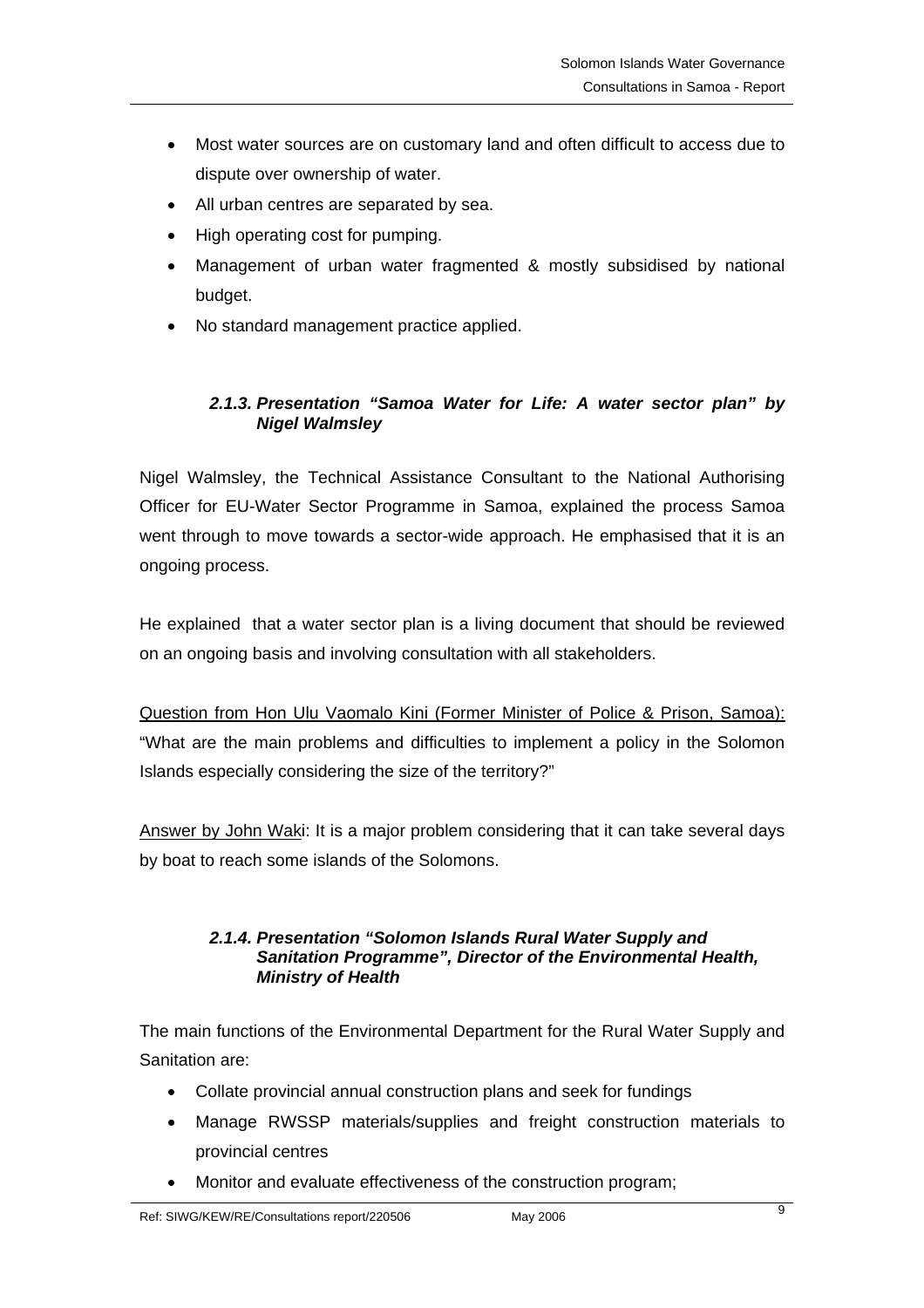- <span id="page-9-0"></span>• Manage the developments of community awareness programs
- Arrange training programs to meet the required needs

The main issues for the rural water supply and sanitation are:

- Staff shortage and limited training opportunities;
- Lack of funds
- Lack of comprehensive legislation
- Existing Environmental Health Act limited in scope to deal with RWSSP issues/problems.



*Presentation by Robinson Fugui* 

# **2.2. Record of brainstorming session discussions**

## Theme: Water Resources Management

- Government role: Water is not the main priority in the Solomons from the perspective of the Government However, the Government role is crucial for driving the process to move towards an integrated water sector approach. There must be strong political will. To address water issues the Government should take a more concerted approach.
- Comments from John Waki: there are water shortages related to catchment issues. To be addressed there is a need for more data (collection focus needs to be strengthened) and awareness programmes.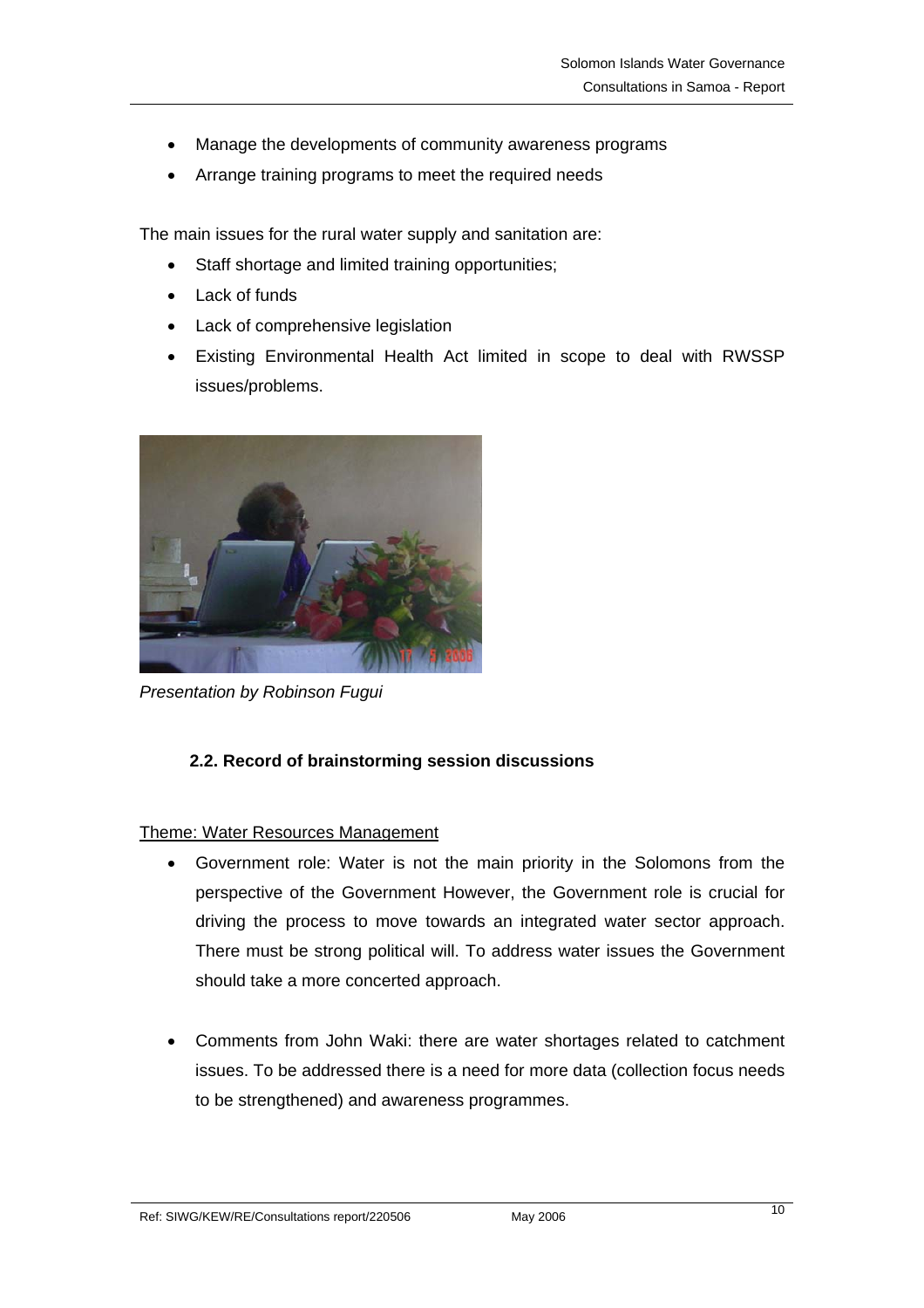- It has been questioned why the Solomon Islands Water Resources Act from 1992 is still in draft form. Response: the Act has been submitted to Cabinet, however with change of Government and political unrest over the years it has been lying idle. The Water Resources Department was trying to revive the draft Act but will wait for the reform programme of the new Government.
- Proper business management skills are needed in the sustainability of water resources management.



*Aele-Fou Community at the Consultation Workshop* 

### Capacity building and awareness

- It has been stressed by participants that awareness and public consultation are the key to success of policy implementation as it enables ownership of policies. It is crucial to recognize the different but real needs of the people who are expected to take the policies and legislations on board.
- There is a need for awareness in schools from the primary level upwards and to include water issues and education in the schools' curricular.
- Sara (Samoa Water Authority) Public Relations Unit (PRU) advice to SIWA – perhaps establish a specific unit for public awareness programmes. Target the younger children – even at preschool level for education. The Bible says "If you love your neighbours you love yourself" need to help each other and support communities for public educations programs. Regarding land ownership issues, Sara explained that PRU is working together with the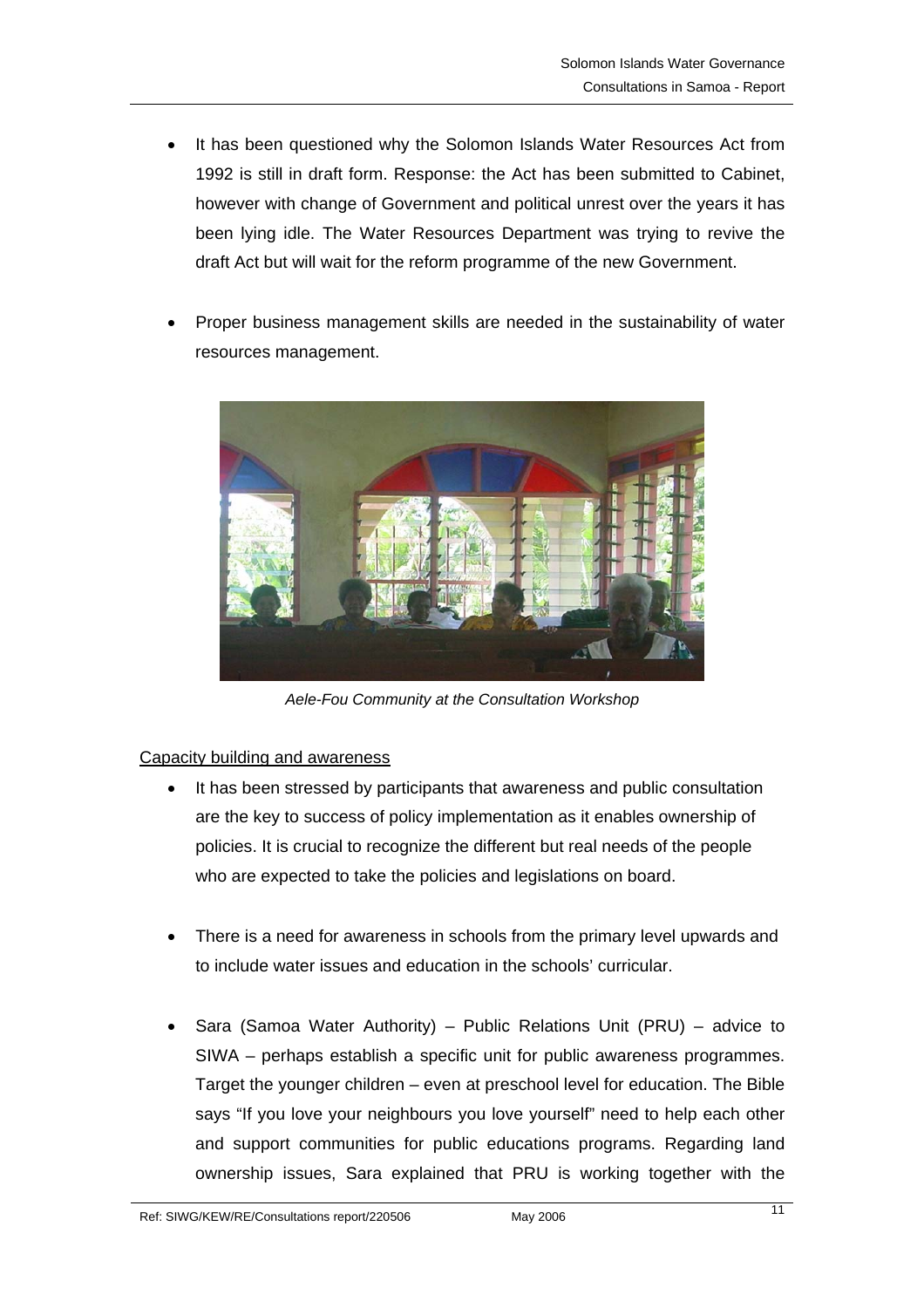village pulenuu (mayor) to address these problems. The pulenuu are the 'gateway' to accessing the people, including landowners in Samoa.

- Introduction of water metering is a good measure for water conservation but people have to be informed about the reasons for metering water. The message that WATER IS PRECIOUS needs to be convincing and get across to people. From Samoa's experience it seems that water metering is more difficult for people in rural areas to accept. In Samoa, it is cheaper to pay metered water rather than a flat water rate.
- The Community perception is very important and it is crucial to listen to the real needs of the people, not copy or imitate what other advanced countries are doing.
- To prevent people misinterpreting assistance and approaches from NGOs, donor organisations and the government, the people at the grassroots level need to be informed before any work or project is implemented.

## Access to water and land issues:

• Land issues is a critical issue for water management in the Solomon islands. For urban water management, the amount of access fees to water sources is a threat to financial sustainability for SIWA. One of the responses to the problem would be to identify and set up a suitable arrangement between the Authority and the community through a consultative process for land access.

## Financial sustainability

• Eron Kama, a participant residing in Samoa, stated that Solomon Islanders really need water and people are willing to pay for this service. The issue remains on how to bring the water to the homes. Awareness programmes, education and training are essential for the communities in the Solomons. Appropriate programmes are needed to improve standard of living.

### Infrastructure management and technology

• Infrastructure –Technology needs to be appropriate for each island.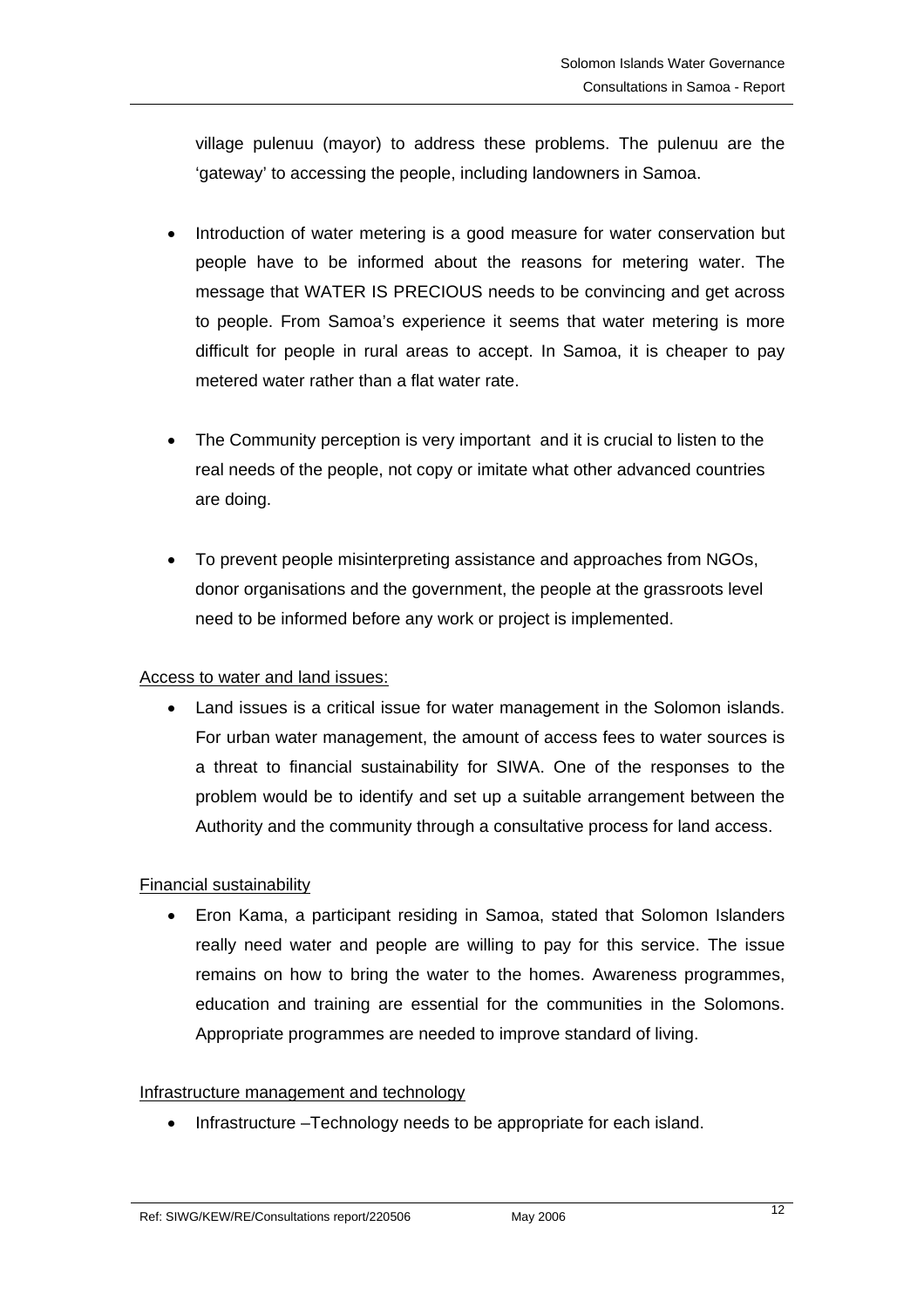<span id="page-12-0"></span>• When there is ownership over assets, resources, etc then cooperation in maintenance and protection is improved. A good partnership is needed between the Government and the people. However, there is another issue when giving the villages the infrastructure, then they can abuse the notion and think that they own the infrastructure and don't need to pay for the water supply.

# **3. Review of pilot project scope and objectives**

For the last day of the visit, a debriefing work session was organised at KEW's office to discuss the Consultant's work plan for the coming months and confirm the strategic areas to be addressed by the present project.

The revised work programme for the coming months has been agreed and finalized, as well as the areas to be targeted by the project: policy, legislation, coordination and awareness. The detailed work plan is in Appendix E.

| Strategic area                          | <b>Outputs</b>                                                                                                | Strategy                                                                                                                                                                                                                                                                                                      |
|-----------------------------------------|---------------------------------------------------------------------------------------------------------------|---------------------------------------------------------------------------------------------------------------------------------------------------------------------------------------------------------------------------------------------------------------------------------------------------------------|
| Water policy                            | Develop a water policy.                                                                                       | Draft a water policy and undertake stakeholders<br>consultations for comments and input to ensure<br>ownership of the document and later successful<br>implementation.                                                                                                                                        |
| Water legislation                       | Develop a<br>comprehensive water<br>legislation                                                               | Analyze existing legislation and draft the outlines<br>of a comprehensive water legislation for<br>presentation to stakeholders at all level of the<br>society for comments and inputs. Given the<br>project timeframe, the drafting of the full document<br>will be left to a legal adviser to be recruited. |
| Awareness and<br>community<br>education | Undertake awareness<br>and community education<br>regarding water<br>governance.                              | Consultations and community education<br>undertaken from May to November 2006.                                                                                                                                                                                                                                |
| Coordination of the<br>water sector     | Establish<br>perennial<br>a<br>coordination system for<br>the water sector to foster<br>a concerted approach. | Establish a National Water Steering Committee to<br>coordinate the water sector and establish a<br>monitoring system with targets and indicators.                                                                                                                                                             |

# **3.1. Pilot projects and strategy**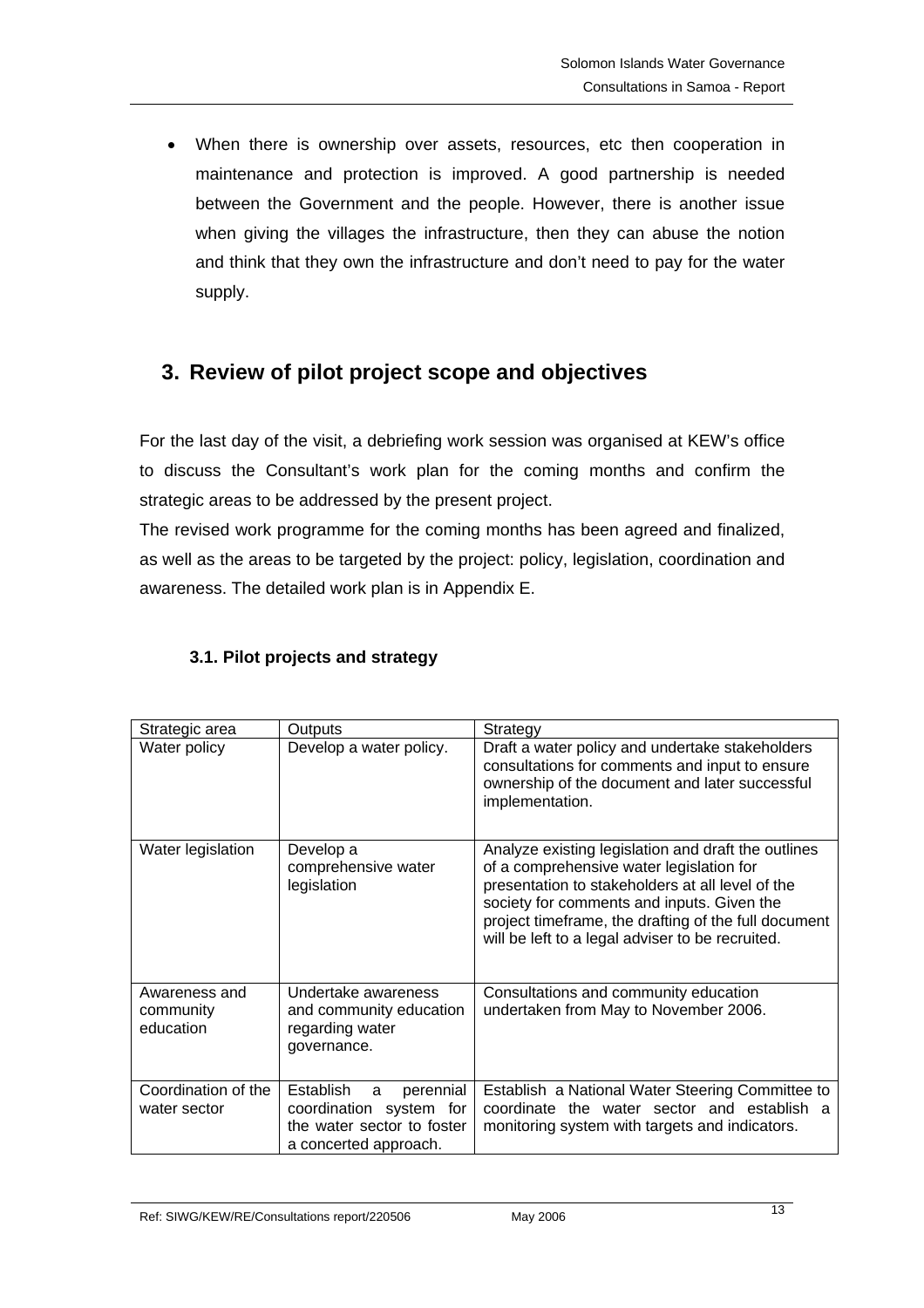## <span id="page-13-0"></span>**3.2. Project implementation arrangements**

For the effective implementation of the project, a National Working Group comprising Charlie Bepapa, John Waki, Robinson Fugui has been established to foster cooperation among various agencies involved in the project and facilitate the project implementation.

The possibility of allocating some funds from the project for the provision of a Project Coordinator in the Solomon Islands to coordinate the implementation of the project and assist the Working Group was discussed. It is envisaged that this proposed position would be maintained beyond the timeframe of the project with some governmental funding to pursue efforts towards an appropriate integrated water resources management system and ensure the project's achievements' sustainability.

Given the somewhat constrained timeframe, with regards the legislative component of the project, our objective is to come up with the main points of the legislation and recruit a legal adviser to draft the Act.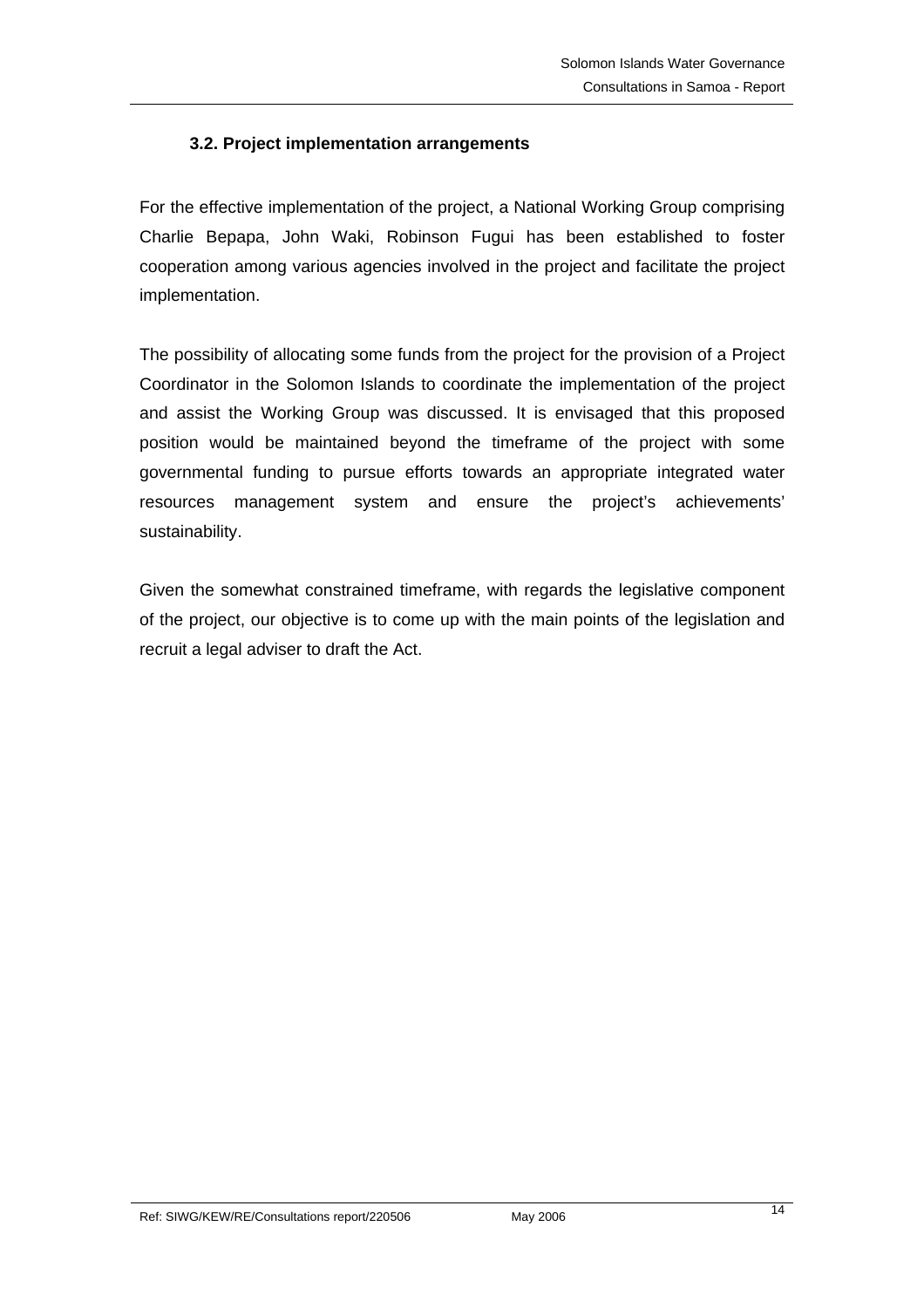# <span id="page-14-0"></span>**APPENDIX A: Programme of the Visit**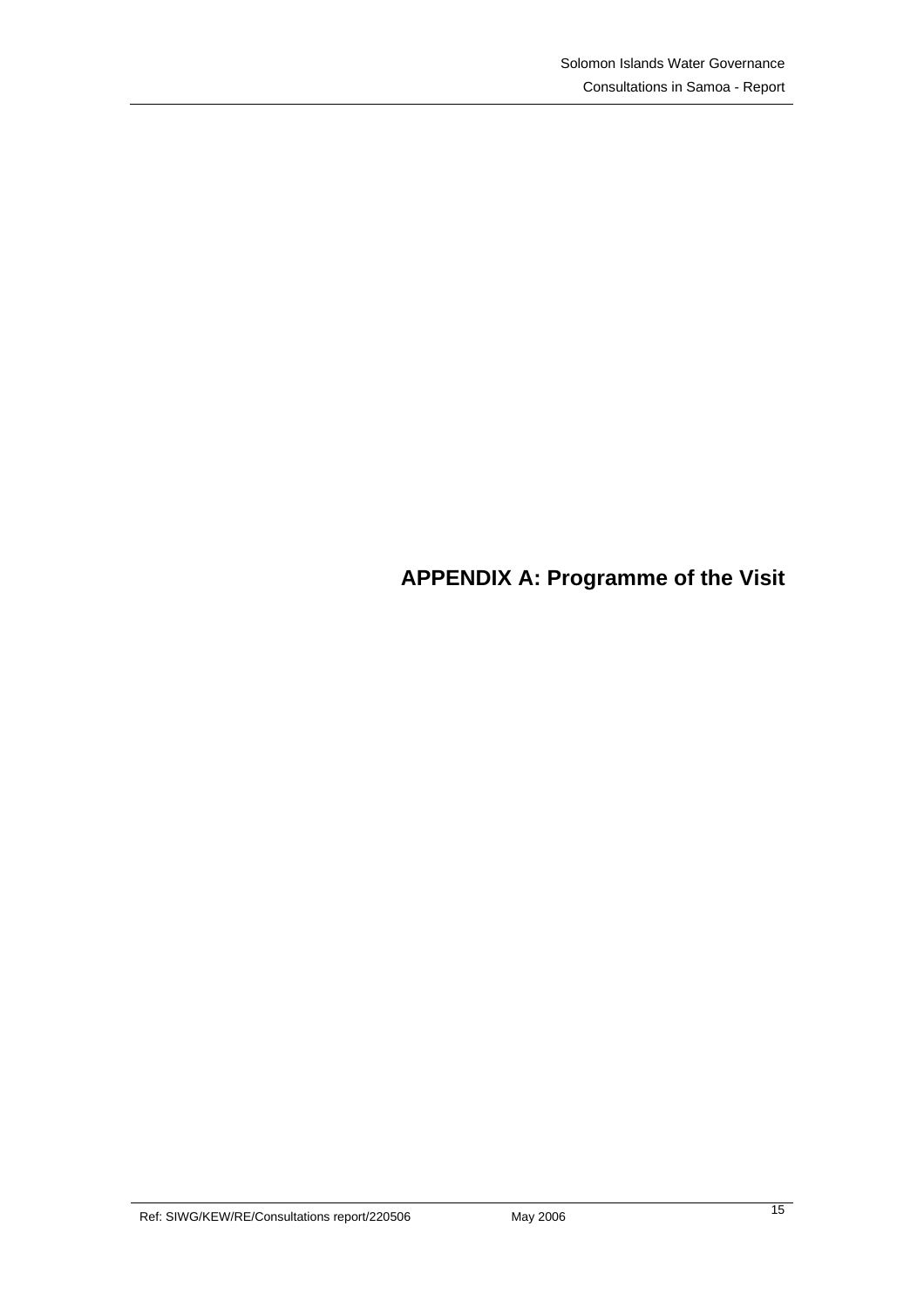# <span id="page-15-0"></span>**APPENDIX B: Programme of the Consultation**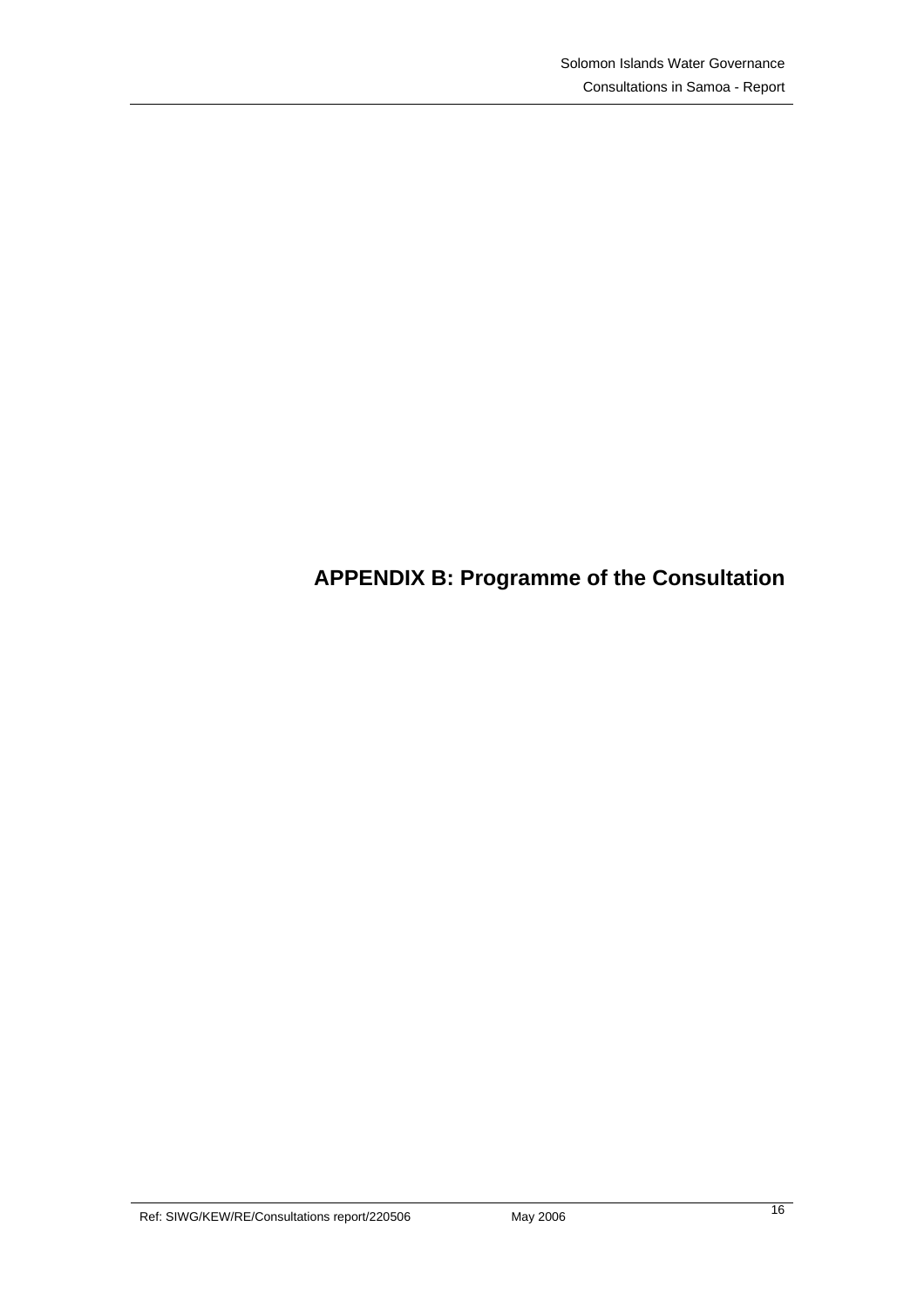<span id="page-16-0"></span>**APPENDIX C: List of Participants**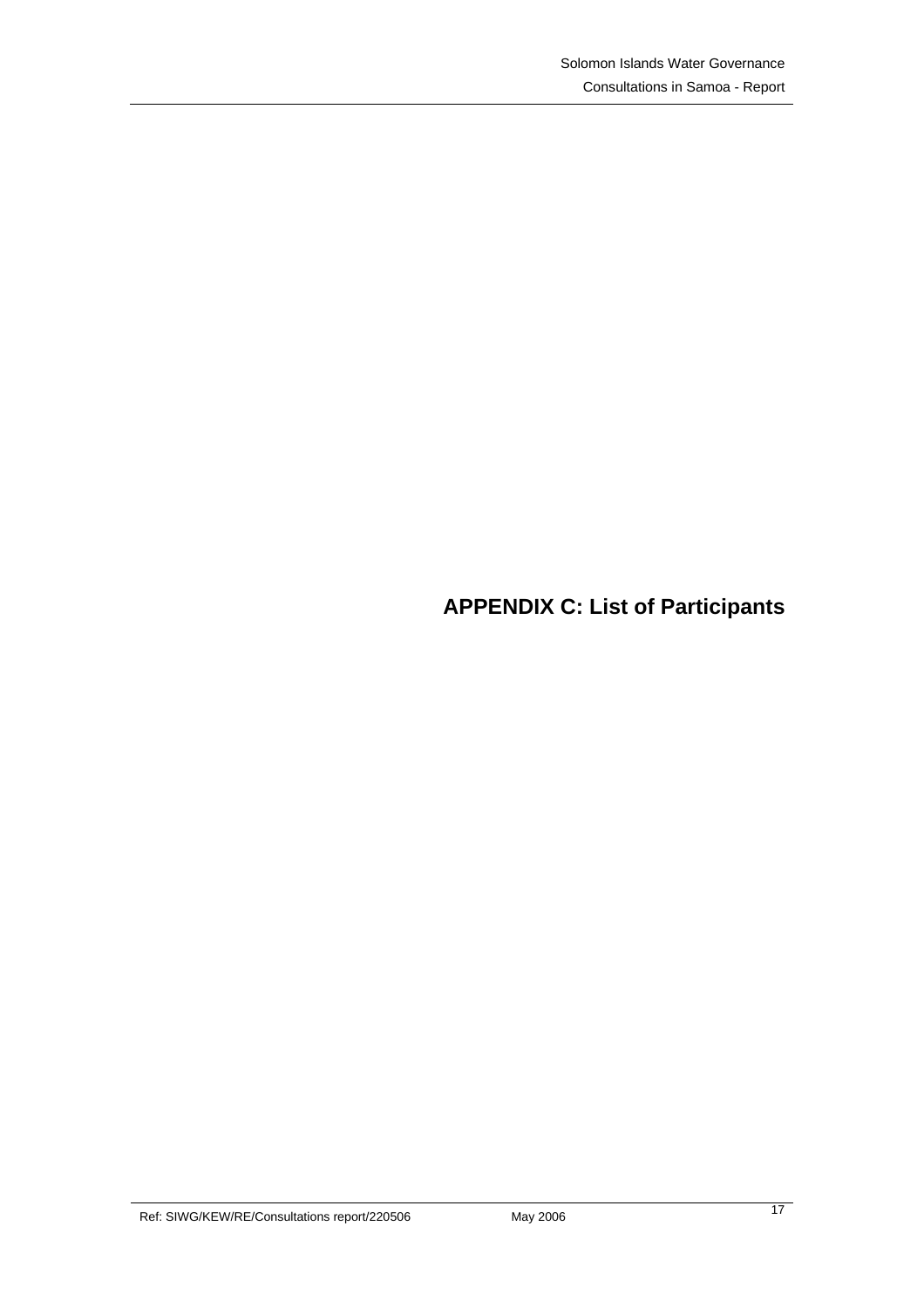# <span id="page-17-0"></span>**APPENDIX D: Review of the Press**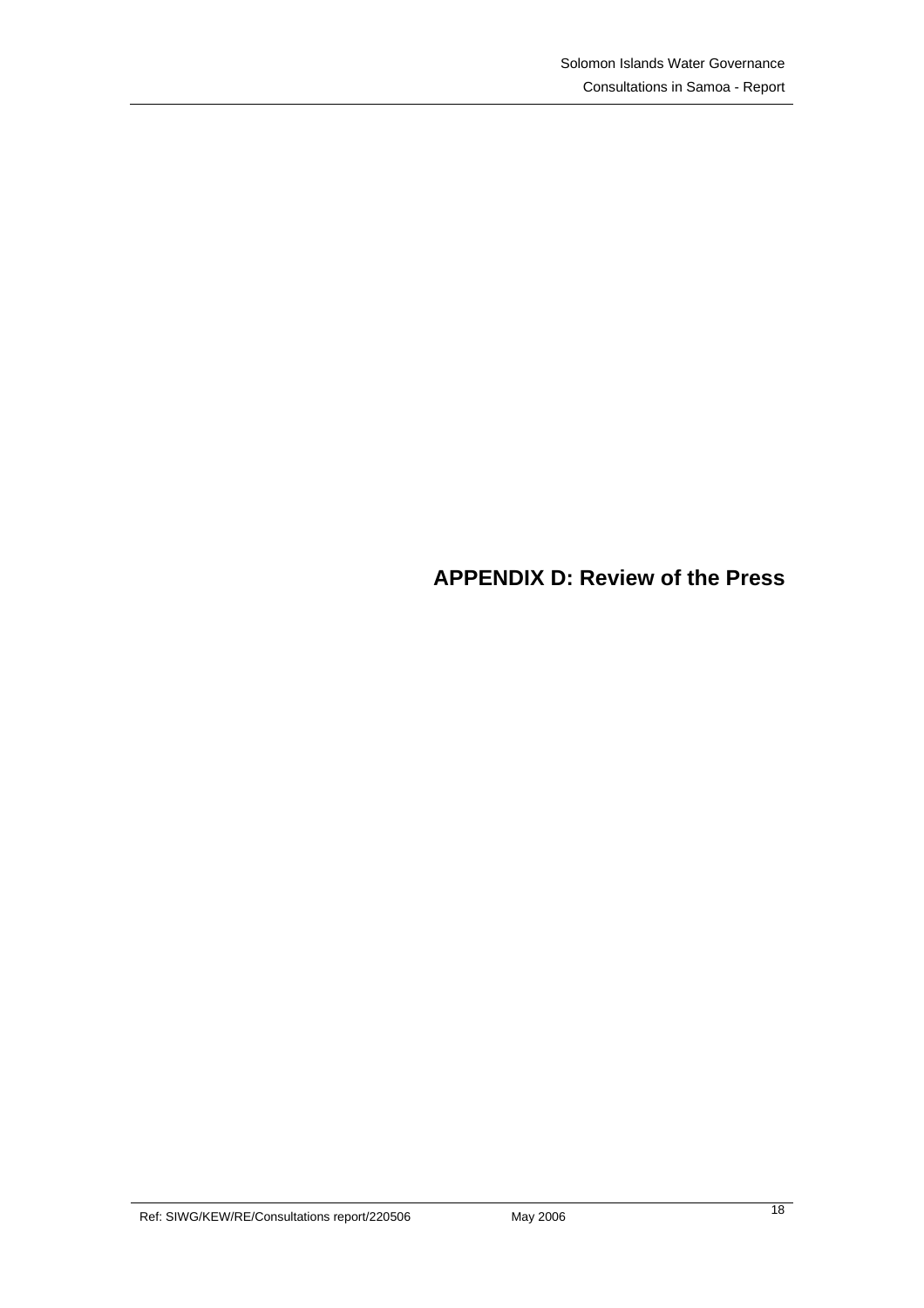# <span id="page-18-0"></span>**APPENDIX E: Confirmed Work Programme**